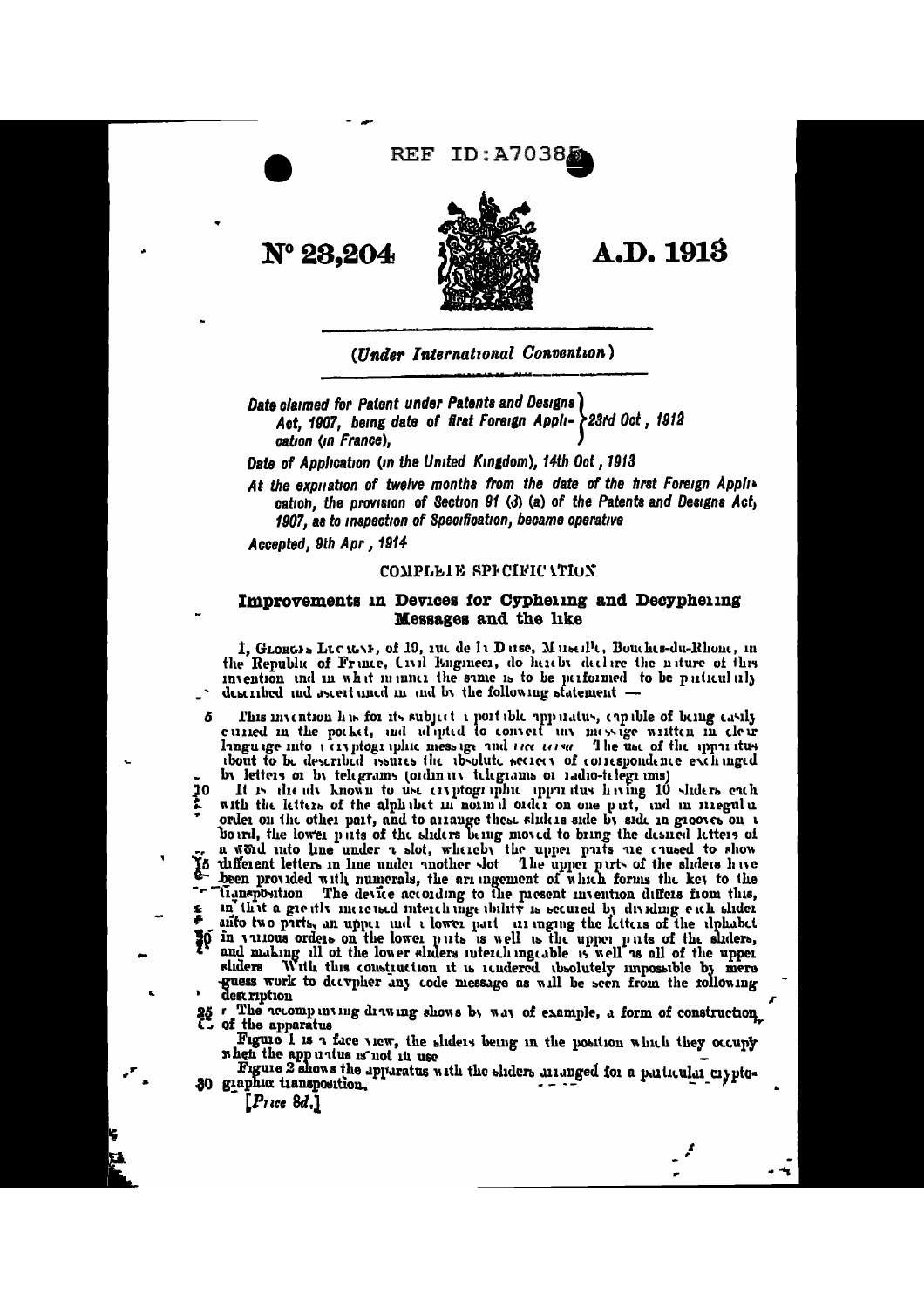č to receive ten upper movable aliders und ten lower movable sliders This that is a seen chosen between between the state of the propertion of the permet sense but capped to the state of the state of the propertion of the st board in which are cut greater is  $\mathcal{L}_{\text{total}}$ ,  $\mathcal{L}_{\text{total}}$ ,  $\mathcal{L}_{\text{total}}$ ,  $\mathcal{L}_{\text{total}}$  they may be of any other consequent section. Sliders 2 are provided adapted to it and move in these grades The number of grootes ungle word<br>
These sliders, independent each from the others, re strictly identic il in then<br>
These sliders, independent each from the others, re strictly identic il in then<br>
indifferently, each nuto the place of uny of the relatively to one another, is given by the known formula or permutations, whose man ber of these urangements obtained by varying the order of the sliders The sluders of each set are numbered from zero to mue (bn each slude, are written one above another, but mu different order for each slude, if the lettergrooves of the board in which they can slide with slight fruction <sup>7</sup> The apparatus is used in the following manner  $-$ <br>
1 The two correspondents agree upon two matriculus, one the lower and the other the upper, these being kept secret, for example as midicated in ligrare 2, to these be of the cryptograms for use couverance.<br>"reader will be green to these slotted plates" There are therefore 3 0.28,800 different upper matriculus and 3,0.28,800 lower undtrouke Moreover these matricules can be combined each with each, the un upper matricula (for evample the number 697815490, for the postron in Figure 2) and in the same mannei that for each arrangement of the low ci shideis there corresponds a lower matricula (40796)825 in Legure 2) characteristic of the arrangement of the sluden relatively to one another Formation of the arrangement of the sludent relationships of description the name ( $\frac{1}{N}$ )  $\frac{1}{N}$  ( $\frac{1}{N}$ )  $\frac{1}{N}$  ( $\frac{1}{N}$ ) of  $\frac{1}{N$ ends thereof form, when read from left to right, a number of ten of the alphabet the upper set of shders, and the other uross the lower set Ench plue is sdotted longtrudinally for use as explained herematics, for the formation and reading of the cryptograms For the convenience of the destription the nu number of combinations is then -For each arrangement or order of the sluder of the upper set there corresponds board in which are cut guide groot es of suitable form, in the drawing  $(F \text{igure } i)$  these grooves are of a dove-tailed eeotion, but obviously they may be of any other. application gives in the present case mother in the board, in a very large number of different orders, "hs will be seen in the drawings, the apparatus essentially consists of a base It will be seen that when all the sliders are in place, the numbers written on the Improtements in Devices for Cyphering and Decyphering Hessages and the like Plates 3 and 3' are fixed on the sudes of the board so as to extend the one over Figure 3 is an end view of the apparatus The aliders of each of the upper and lower sets can be placed relatively to one  $P_{10} = 10 \times 9 \times 8 \times 7 \times 6 \times 5 \times 4 \times 4 \times 4 \times 2 \times 1 = 3,628,8000$  $3,628,800^2 = 13,168,189,440,000$ N° 23,204 - A D **REEL**<br>REEL 1D.A70385 in tact, the n durit<br>Lor ě Ė ۹Ś,  $\overline{5}$ ෪ ă ین<br>در

matriculu ė,

 $\mathbb{R}^k$  le arranges the shiders in the order as shown in Figure 2, so as to form the two work the revolution of the most than the model is allowed upon, then, by moving the shiders in their guides he causes that the te When one of the correspondents wishes to send to the other a sect t message g

 $\mathbb{F}_n$ , an the hgurs, the sender reads in the slot of the lower reader  $\mathcal{Y}_r$ , the cryptogram  $\mathcal{Y}_r$  of the lower reader  $\mathcal{Y}_r$  the cryptogram The sliders of the lower set being in contact with those of the upper set, as The person receiving the message

Nº 23,204 - AD 1919

# Improvements in Devices for Cyphervin and Devypherrng Messages and the late.

reader 3' the cryhered words green in the telegram Then he will instantive reader 3' the cryhered words green in the telephore is apparatus in the same manner as the sender, that is to say so dis to obtain the thus cyphered, and desiring to translate it, has only to dispose the sliders of his two mairicule agreed upon, and then to cause to appert in the slot of the lower

It will be seen that it is sufficient to change the lower mathroula in order completely to modify the cryptogram Thus, in the example proposed, if, it is expressional Thus, in the example proposed, if, it is expressed in or his correspondent

5 been disposed to form for evample the matricula 682.3960174, the cryptogram of the word 'LNVIOLABLE'" would have become 'EWFOUCYLIVU'

ă practeally absolute Reept for an indiscretion making known the matriculaus ureed upon, there is no doubt that it would be quite impossible to decypher a secret dispatch transmitted by means of this uppartus, in i.e. of lar The mylolability of the tectro-of the correspondence thus transmitted is

matricule other than those agreed upon between the two correspondents groe unitelligible transcriptions

Š The cryptographic stetem, resulting from the application of this appartition grass trace to insurmountable difficulties in any attempt at de-cyphering without it. The same letter is often replaced, in the cryptogram, by d

nontnou times to an  $E_j$ , sometimes to an  $I_j$ , sometimes to an  $U_j$ , etc of the clear message Having non purttuularly devershed and ascert uned the nature of my said

 $\tilde{a}$ what I claim 18 and in what manner the same is to be performed, I declare

g set, while for any particular arrangement of the one set of shiders a word set and a lower set, the sliders of each set being interchangeable in position in messness, the construction wherein the sliders are arranged in two sets, an upper I In a device of the type described for cyphering and de-cyphering words and .<br>Thut

word in the reading plate of the other set, which can be de-typhered only by by the reading plate of the other set, which can be ally by cryptographic word on one wt thereof so as to reproduce the original word under thereon to appear through a slot in the reading plate will give a cryptographic

ă the neading plate on the add ucent set of shiders, subwtantaally as described of  $\frac{2}{\lambda}$ . In a device as (lained in Claim 1, the construction wherein the shiders of each set bear numbers thereon, so that their order for cyphening and de-cypher-

Ś ing in any case cum be determined by a grven order of the numbers which can

be kept secret, substanti the as described <sup>-</sup><br>Che apparatus for use in cyphering and de-cypheinig words and messages,<br>Che apparatus for use in cyphering and de-cypheinig words and messages, the accompany mg drawings

Dated this 14th day of October, 1913

ror the Applicant. **GITIE & LILES** 

 $\ddot{x}$ 

65/56, Chartered Patent Agents,<br>
, Chancery Lane, Loudo

TODIOT'  $\Omega$   $\Lambda$ 

Redinil Printed for His Majesty's Stationery Office, by Love & Malcomeon, Ltd --1914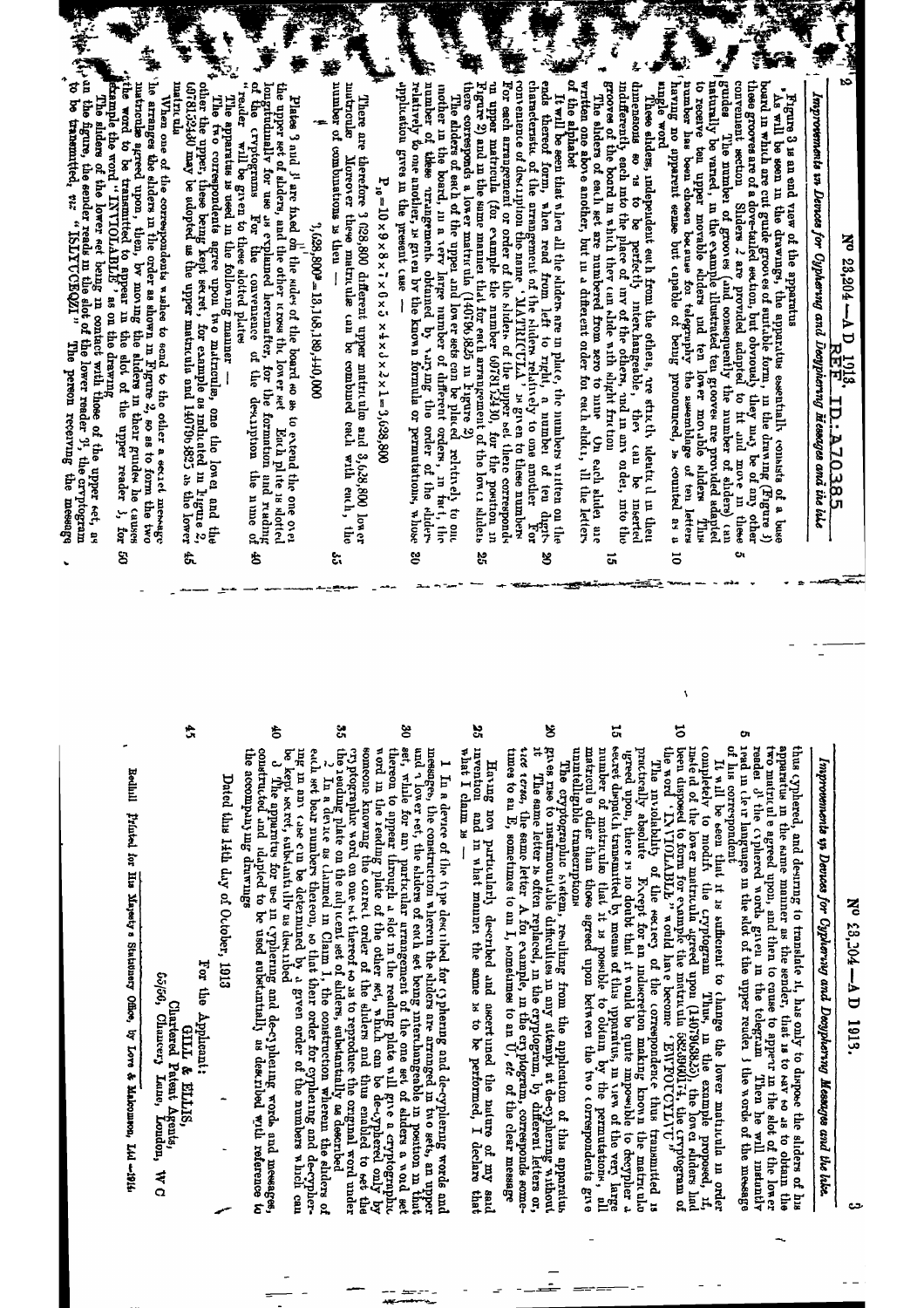

 $I$  ARELT